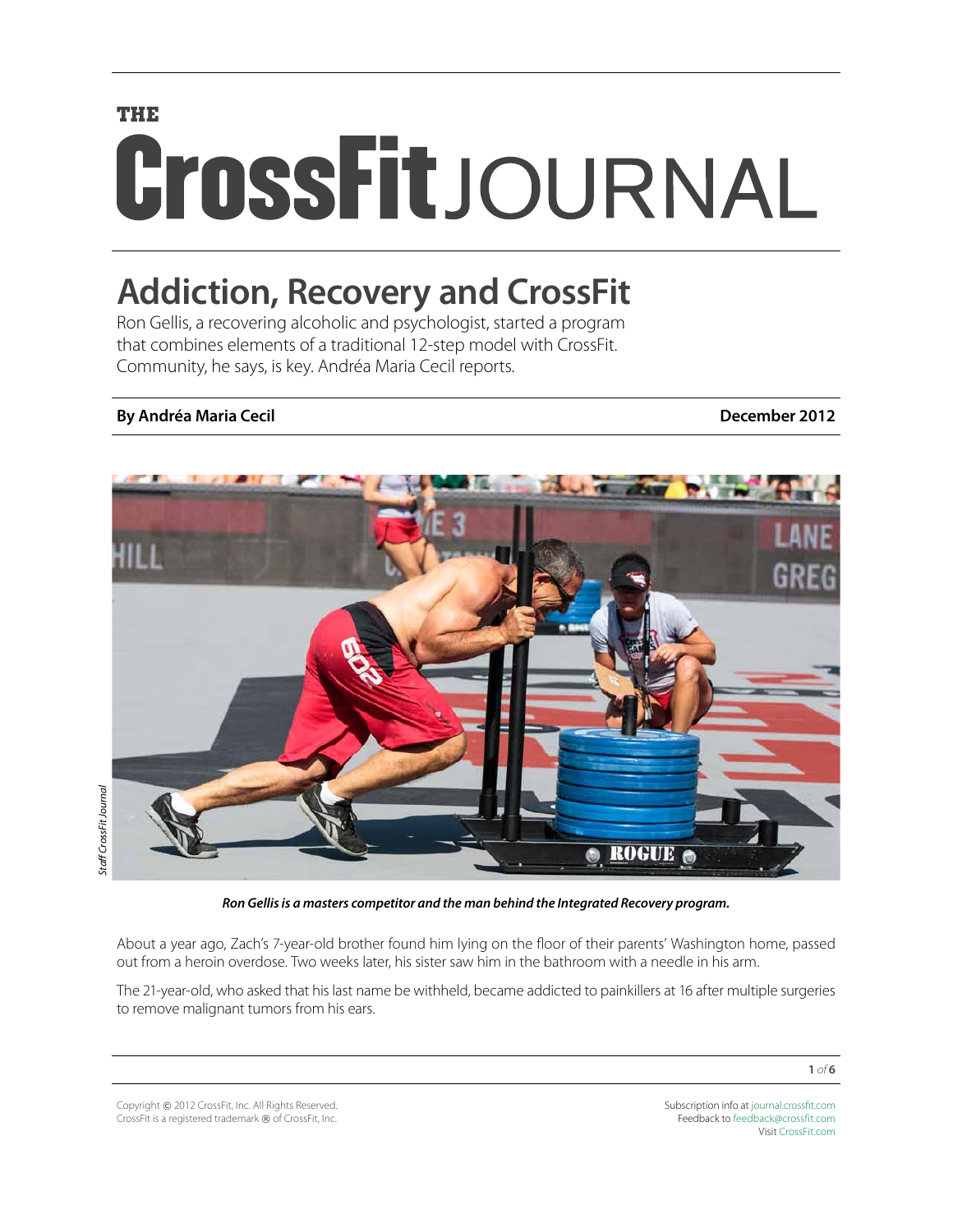

#### *Gellis, a recovering alcoholic, believes exercise is a great way to stabilize the moods of addicts.*

"My ears would basically bleed every day," he said. "I had four surgeries over the space of a year to remove those two tumors. After each surgery, I had pain pills that would last me a month or two."

For the next year, Zach took prescription pain pills.

"After my last surgery, I had to find other ways," he said. "I would basically find people who had prescriptions of OxyContin."

Once he found them, he would pay as much as \$50 per pill, handing over money he earned at his full-time job or stole from his family or friends.

Zach said his drug use didn't get serious until after high school.

"Sometime after high school was when I really transitioned (from) recreational to full-time, everyday use," he said.

When Zach's sister told their parents what she saw in the bathroom, the couple was quick to send their son to a Pacific Hills Treatment Center in California.

> "One of the things that struck me immediately was the strength of the community in CrossFit."

> > —Ron Gellis

"One of my very close friends and one of my cousins actually went through Pacific Hills and went through rehab there." Zach said.

The treatment center was one that worked with Integrated Recovery—a program founded by recovering alcoholic, psychologist and CrossFit Games masters athlete Ron Gellis. Integrated Recovery combines traditional aspects of 12-step rehab with CrossFit.

At the time, Zach had mixed feelings.

"My whole life was built around lying and cheating and stealing," he explained. "The only reason I really wanted to go to rehab was, 'OK, I'll give it a try. I don't really care.'"

He added: "In some ways, I was hoping to die just because the lifestyle was so miserable. I needed to get high every 12 hours."

Today, Zach credits the program as being integral in keeping him alive.

"I would be dead or in jail," he said. "It was just a matter of days."

#### **An Idea**

A recovering alcoholic himself, Gellis spent decades helping addicts recover.

"I've always known that some form of exercise is a good component to recovery," he said.

In 2008, Gellis' son, who was in the Navy at the time, told him about CrossFit.

Copyright © 2012 CrossFit, Inc. All Rights Reserved. CrossFit is a registered trademark ® of CrossFit, Inc. Subscription info at [journal.crossfit.com](http://journal.crossfit.com) Feedback to [feedback@crossfit.com](mailto:feedback@crossfit.com) Visit [CrossFit.com](http://www.crossfit.com)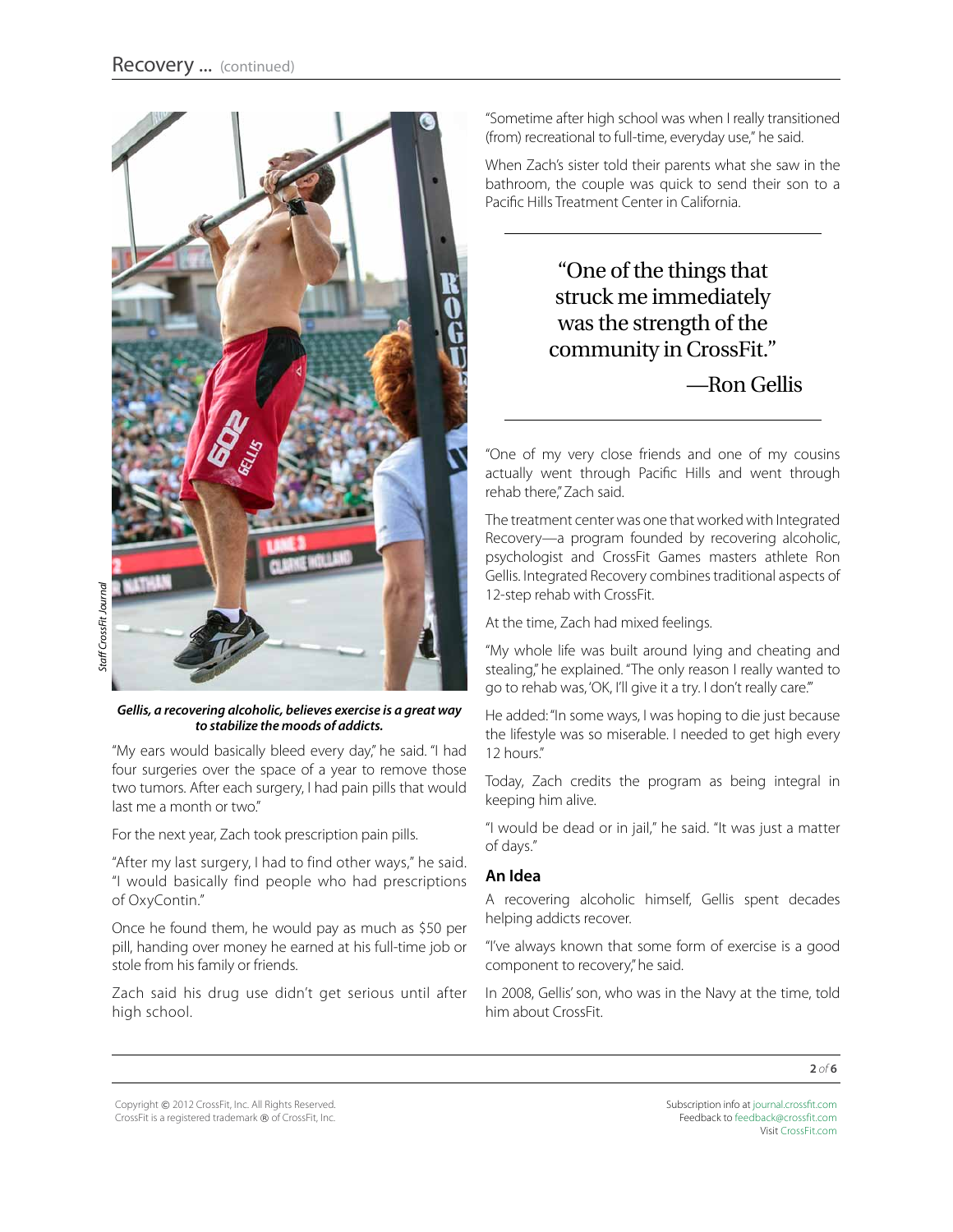

*Recent studies have shown that exercise helps addiction recovery and can even mimic some of the effects drugs have on the brain.* 

"I was pretty surprised because I thought he was in pretty damn good shape," he said with a laugh. "'What are you talking about? There's a fitness program that's going to get you in better shape?'"

Having always been fitness oriented, Gellis traveled down from Lake Forest, Calif., to San Diego to watch his son do CrossFit.

"My first thought was, 'He is crazy to think I can do that. I'm 60,'" Gellis recalled. "But, nevertheless, I didn't want to say 'no.' So eventually I got into it."

He returned home to find the nearest affiliate. At the time, it was CrossFit Laguna Beach—about a 35-minute drive.

Within a few weeks, Gellis began having light-bulb moments.

"One of the things that struck me immediately was the strength of the community in CrossFit," he said. "And in dealing with addictions, one of the biggest problems is the isolation that people have. So anything that speaks of community support is a good thing."

Plus, Gellis said, exercise can be a way to stabilize mood.

"Knowing that it was a good substitute often for medication … I saw it as a very important part of the recovery piece for some," he said.

After about a year of CrossFit, Gellis decided to put his private practice on hold. He had an idea.

#### **Coach B's Story**

For Mike Burgener, athletics was an addiction. A positive one, so he thought.

"I was a good athlete in high school and college, and weightlifting and so on and so forth, and it became, for me, I was addicted to working out. I was addicted to being that Marine," explained the 65-year-old. "That addiction was positive … that's who I was. But there were so many other things involved with me."

The longtime Olympic weightlifting coach and former Notre Dame football player was so obsessed with athletics that whenever any of his favorite teams lost, he would become enraged.

"I would have thrown a candle at the TV when the Chargers were losing," Burgener said. "If Notre Dame … lost the game, I would fret for a week because it was my fault that they lost the game."

Then he started to morph into someone else. When other drivers cut him off in traffic, Burgener would lay on his horn and flip them off while simultaneously yelling at them.

But it wasn't just an athletics addiction that was causing Burgener to act in such a manner. It also was something he referred to as his "qualifier."

In the speech of Al-Anon Family Groups—a Virginia-based international support group for families and friends of problem drinkers—a qualifier is a person who has a problem with alcohol or another addiction.

"I had a qualifier that was ruining our lives," Burgener said, referencing his family. The problem was so extreme that Burgener said he came close to killing this person with his bare hands.

That's when a chance encounter with Ron Gellis changed things. When Burgener's daughter, Sage, began coaching at CrossFit Invictus in San Diego, she met Gellis, a career psychologist.

*Coach B's story continued …*

Copyright © 2012 CrossFit, Inc. All Rights Reserved. CrossFit is a registered trademark ® of CrossFit, Inc. Subscription info at [journal.crossfit.com](http://journal.crossfit.com) Feedback to [feedback@crossfit.com](mailto:feedback@crossfit.com) Visit [CrossFit.com](http://www.crossfit.com)

**3** *of* **6**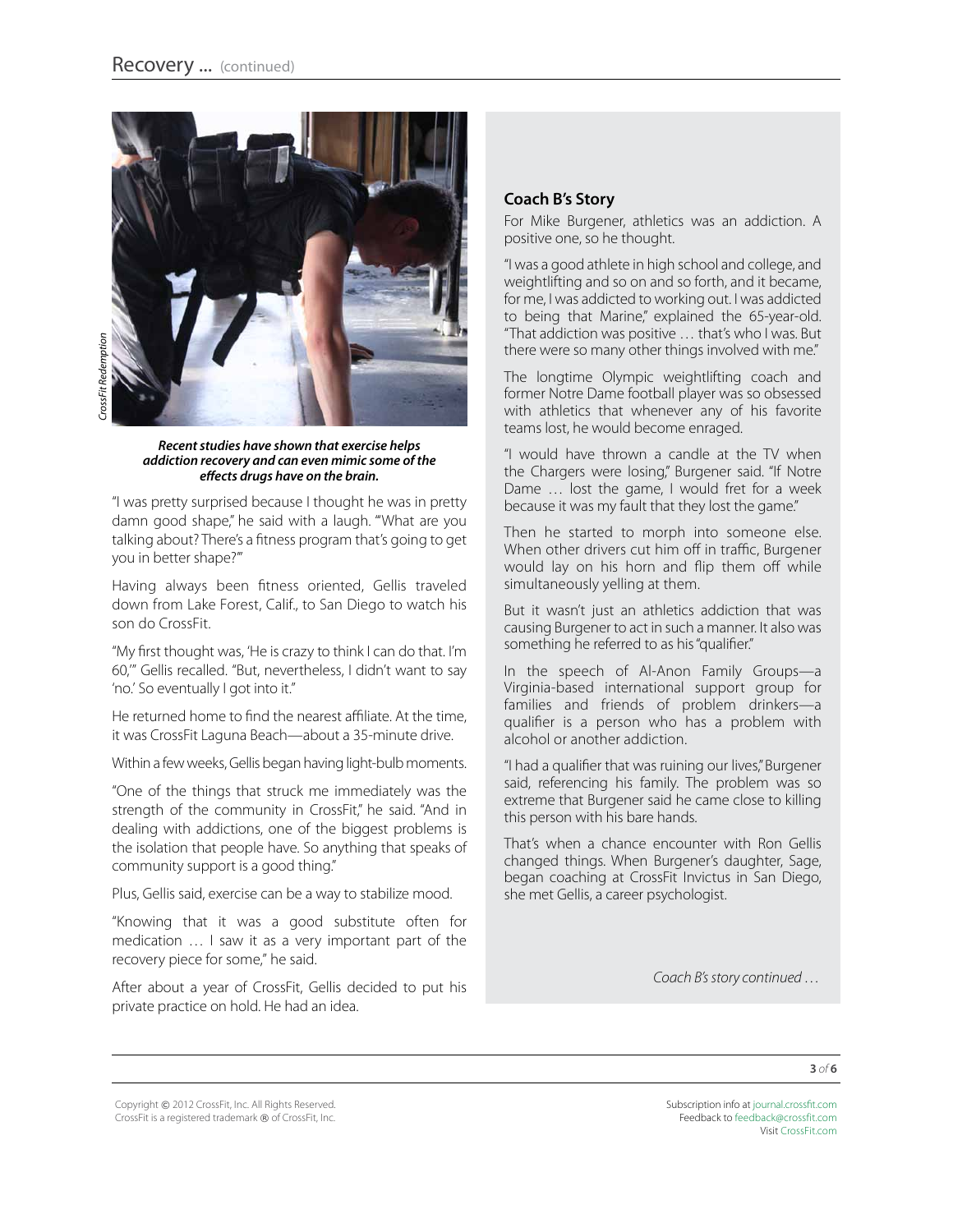#### **"A More Profound Effect"**

Gellis began creating what is now known as Integrated Recovery, a program that blends traditional elements of a 12-step recovery program with the CrossFit methodology of fitness and nutrition.

"It's a way of integrating the treatment aspect of dealing with the addiction and mental illness … with an exercise program like CrossFit," he explained. "The essence of Integrated is that it combines multiple disciplines: physical, mental, emotional and spiritual, which includes nutrition. The integrated aspect is all of those dimensions."

The Integrated Recovery program can manifest itself in various ways.

# "They think they're maybe going to walk on the treadmill. No, not so much."

### —Jeff Hughes

"We have people in treatment programs. People come from all over the country," Gellis said. "When they leave, we will set them up with a box in their neighborhood, as well as getting them set up to go to meetings in their community. That might be their starting point."

Others might simply access the [Integrated Recovery](http://www.integrated-recovery.com/page/index.php?menu=about&page=about_integrated_recovery) [website](http://www.integrated-recovery.com/page/index.php?menu=about&page=about_integrated_recovery) and get connected on their own, he added.

At residential facilities in California and Texas, "The focus is on truly an integrated recovery model," Gellis said.

In addition to the 12-step program, addicts receive daily education on the Paleo and Zone diets, as well as CrossFit.

"There is a schedule every day that covers the whole day," Gellis said.

For their workouts, addicts are required to adhere to a three-on/one-off, two-on/one-off schedule.

Addicts in Integrated Recovery's residential facilities work out at nearby CrossFit affiliates, sometimes in private classes and other times alongside members. The reason for their visit is kept confidential.

*Coach B's story continued …*

"He's a masters athlete, and he needed some help with the Olympic lifts," explained Burgener, who leads CrossFit Olympic Weightlifting Trainer Courses. "Sage told him about our story, and then I had an opportunity to talk to Ron, and he started schooling me at that point."

He added: "Of course, I didn't want to hear anything about that crap. That wasn't me."

Today, after nearly three years of weekly Al-Anon meetings, Burgener said he intends to continue going for the rest of his life.

"It's kind of like my therapy," he explained. "Hell, I think everybody in the world should go through Al-Anon 101. I think we'd be a lot better off."

The problem, he said, wasn't just his so-called qualifier. It was him.

"I went to Al-Anon meetings to fix my qualifier and I realized that it wasn't my qualifier that needed fixing. It was me that needed fixing," Burgener said. "I gotta tell ya, when I first went there, I cried like a baby. I was hurt, I was devastated, I was ashamed."

Gellis, he said, "probably ended up saving my life."

No one's above addiction, Burgener said: "We're all addicts, in my own opinion."

His weekly meetings, he added, helped him understand how to best live his life.

"When I started going to Al-Anon meetings, I learned how to breathe," Burgener explained. "I don't know anything. I know how I feel. The program has really helped me cope and made me a better person. It's made my life better. It's made my marriage better. It's made my relationship with my children better."

Burgener sang Gellis' praises, saying he has helped "so many people."

"Integrated Recovery is all about that—that recovery, trying to bring people who have issues with alcohol and drug addiction … to CrossFit … so they can feel good about themselves," Burgener said. "And CrossFit is a way of bringing people together.

Copyright © 2012 CrossFit, Inc. All Rights Reserved. CrossFit is a registered trademark ® of CrossFit, Inc.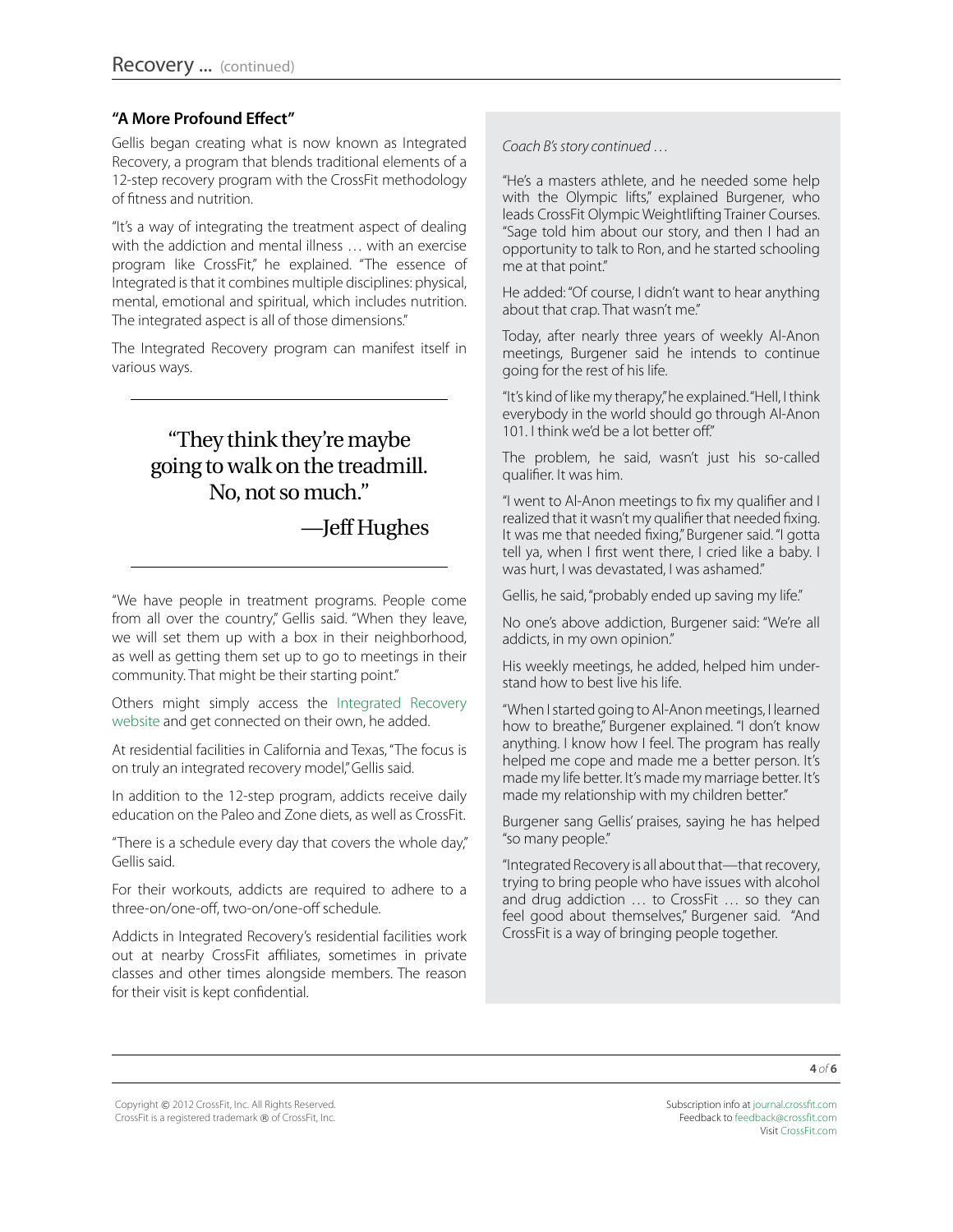"There's such a varied level of motivation," explained Gellis, who placed sixth in the 60-Plus Masters Division at the 2011 Reebok CrossFit Games and fifth in 2012.

CrossFit Orange County in San Clemente, Calif., most often sees addicts who are 30 to 60 days into the program.

"It's a success to get them out of the van … and get them through the warm-up and stretching," said affiliate owner Jeff Hughes.

The goal, he added, is to instill in them the CrossFit mentality: get through it, adapt when you need to.

"We're not trying to make them into … top-level athletes," Hughes said.

CrossFit Orange County holds six classes each week for the addicts: three for the men and three for the women. The classes require a coach who has the ability to make personal connections and who can adapt movements to participants of any age or fitness level.

"You can have someone who's literally 50 years old and never exercised in their life and they've been insulting their body with drugs and alcohol for years, and now they CrossFit," Hughes said. "And they didn't come to CrossFit because they wanted to get in shape."

> "I don't remember ever really having a more profound effect on someone's life than I have doing this."

> > —Gabe Baltodano

Sometimes workouts only involve learning to squat on a 24-inch box. It's not unusual for addicts to be physically shaking after five squats and some rest, he said.

"We get a wide range of folks that come through there, and it's really a daunting task for the coach," Hughes continued. "Sometimes they're not interested in what the hell you have to say. They think they're maybe going to walk on the treadmill. No, not so much."



#### *CrossFit provides an opportunity to reinforce good lifestyle choices in a supportive, positive community.*

At CrossFit Redemption in Huntington Beach, Calif., coaches most often work with addicts who are about 90 days into the program, owner Gabe Baltodano said.

"When we say, 'Your workout is our warm-up,' that's really true for them," he noted.

Depending on their age and physical condition, CrossFit Redemption might have some of the addicts simply stretch as their workout.

To get members of this population to a point where they are making healthy-living choices on their own is the goal, he added.

"It's very fulfilling for me," Baltodano said. "I had worked in law enforcement for 12 years prior to this. I don't remember ever really having a more profound effect on someone's life than I have doing this."

Copyright © 2012 CrossFit, Inc. All Rights Reserved. CrossFit is a registered trademark ® of CrossFit, Inc. Subscription info at [journal.crossfit.com](http://journal.crossfit.com) Feedback to [feedback@crossfit.com](mailto:feedback@crossfit.com) Visit [CrossFit.com](http://www.crossfit.com)